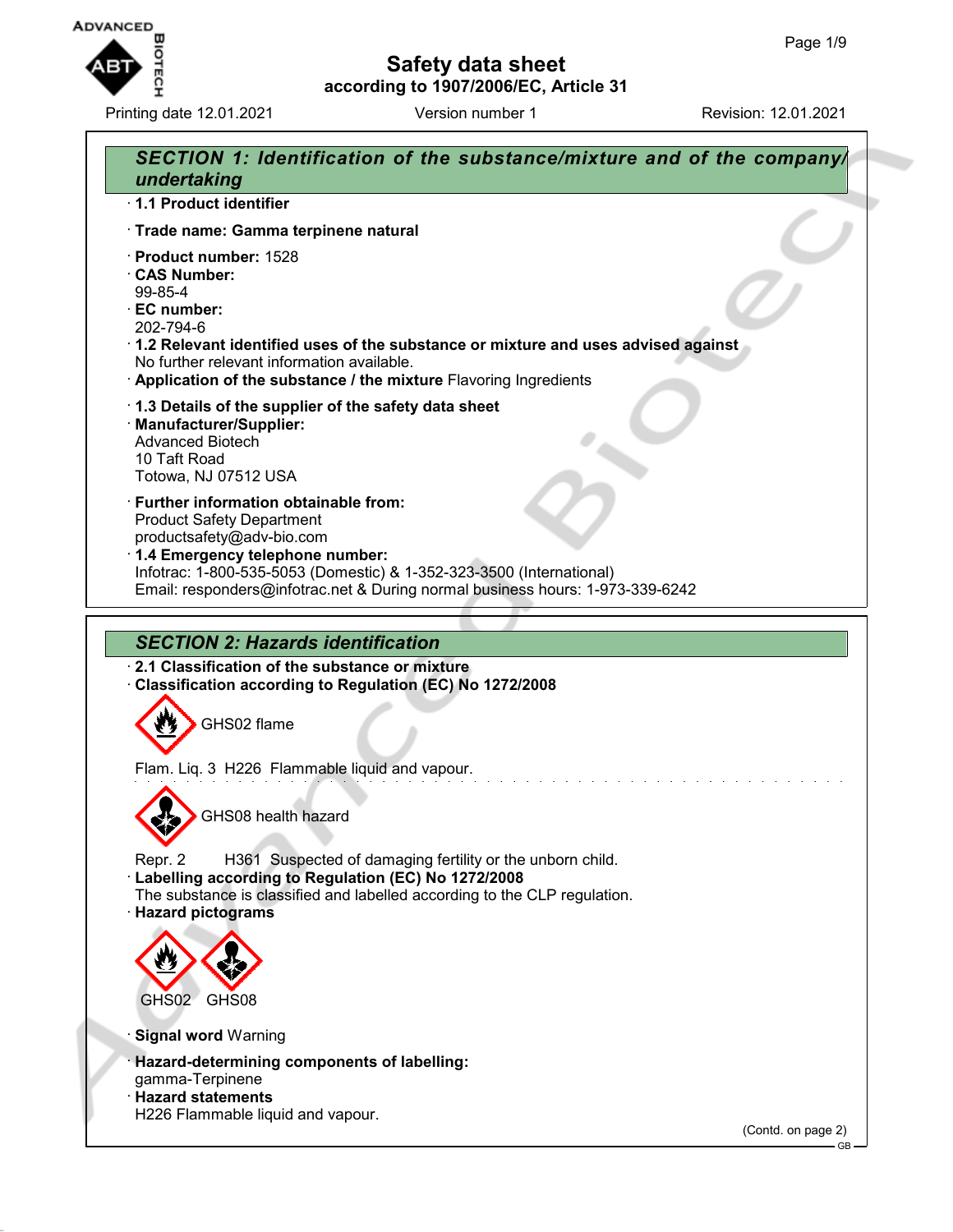

Printing date 12.01.2021 **Version number 1** Revision: 12.01.2021

#### **Trade name: Gamma terpinene natural**

|                                                          | (Contd. of page 1)                                                                                                         |
|----------------------------------------------------------|----------------------------------------------------------------------------------------------------------------------------|
|                                                          | H361 Suspected of damaging fertility or the unborn child.                                                                  |
|                                                          | · Precautionary statements                                                                                                 |
| P <sub>210</sub>                                         | Keep away from heat, hot surfaces, sparks, open flames and other ignition sources.                                         |
|                                                          | No smoking.                                                                                                                |
| P <sub>241</sub>                                         | Use explosion-proof [electrical/ventilating/lighting] equipment.                                                           |
| P <sub>280</sub>                                         | Wear protective gloves/protective clothing/eye protection/face protection.                                                 |
|                                                          | P303+P361+P353 IF ON SKIN (or hair): Take off immediately all contaminated clothing. Rinse skin with<br>water [or shower]. |
| P405                                                     | Store locked up.                                                                                                           |
| P <sub>501</sub>                                         | Dispose of contents/container in accordance with local/regional/national/international<br>regulations.                     |
| 2.3 Other hazards                                        |                                                                                                                            |
| · <b>PBT:</b> Not applicable.<br>· vPvB: Not applicable. | · Results of PBT and vPvB assessment                                                                                       |
|                                                          |                                                                                                                            |

## *SECTION 3: Composition/information on ingredients*

- · **3.1 Chemical characterisation: Substances**
- · **CAS No. Description**
- 99-85-4 gamma-Terpinene
- · **Identification number(s)**
- · **EC number:** 202-794-6

#### *SECTION 4: First aid measures*

· **4.1 Description of first aid measures**

- · **General information:** Immediately remove any clothing soiled by the product.
- · **After inhalation:** Supply fresh air; consult doctor in case of complaints.
- · **After skin contact:** Immediately rinse with water.
- · **After eye contact:** Rinse opened eye for several minutes under running water.
- · **After swallowing:** If symptoms persist consult doctor.
- · **4.2 Most important symptoms and effects, both acute and delayed** No further relevant information available.
- · **4.3 Indication of any immediate medical attention and special treatment needed** No further relevant information available.

## *SECTION 5: Firefighting measures*

- · **5.1 Extinguishing media**
- · **Suitable extinguishing agents:**

CO2, powder or water spray. Fight larger fires with water spray or alcohol resistant foam.

- · **For safety reasons unsuitable extinguishing agents:** Water with full jet
- · **5.2 Special hazards arising from the substance or mixture** No further relevant information available.
- · **5.3 Advice for firefighters**
- · **Protective equipment:** No special measures required.
- · **Additional information**
- Cool endangered receptacles with water spray.

(Contd. on page 3)

GB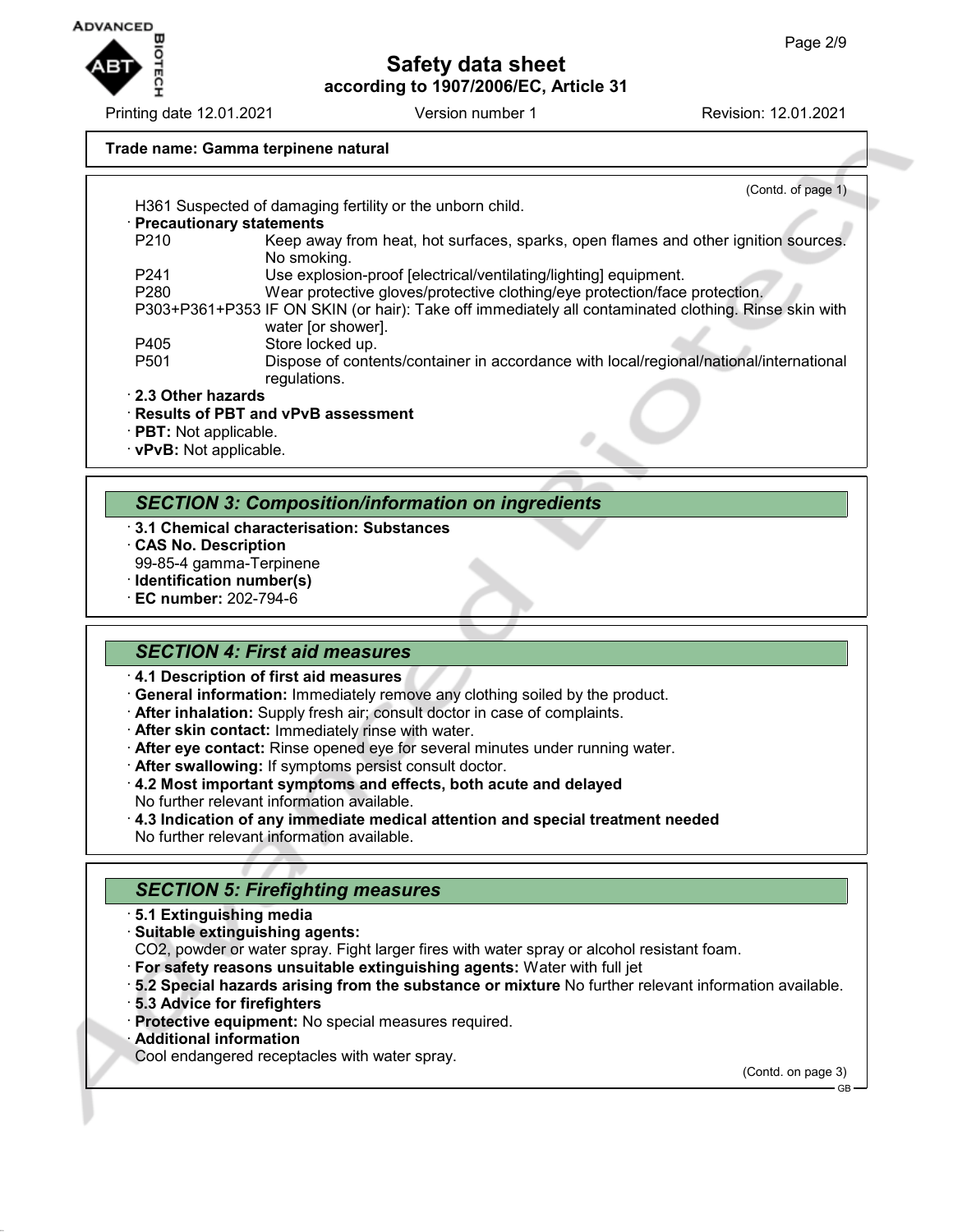

Printing date 12.01.2021 **Version number 1** Revision: 12.01.2021

(Contd. of page 2)

#### **Trade name: Gamma terpinene natural**

Collect contaminated fire fighting water separately. It must not enter the sewage system.

## *SECTION 6: Accidental release measures*

· **6.1 Personal precautions, protective equipment and emergency procedures** Wear protective equipment. Keep unprotected persons away.

- · **6.2 Environmental precautions:** Do not allow to enter sewers/ surface or ground water.
- · **6.3 Methods and material for containment and cleaning up:** Absorb with liquid-binding material (sand, diatomite, acid binders, universal binders, sawdust). Dispose contaminated material as waste according to item 13. Ensure adequate ventilation.
- · **6.4 Reference to other sections** See Section 7 for information on safe handling. See Section 8 for information on personal protection equipment. See Section 13 for disposal information.

# *SECTION 7: Handling and storage*

· **7.1 Precautions for safe handling** Open and handle receptacle with care.

- · **Information about fire and explosion protection:**
- Keep ignition sources away Do not smoke.

Protect against electrostatic charges.

Keep respiratory protective device available.

· **7.2 Conditions for safe storage, including any incompatibilities**

- · **Storage:**
- · **Requirements to be met by storerooms and receptacles:** No special requirements.

Please refer to product specification for product storage requirements.

- · **Information about storage in one common storage facility:** Not required.
- · **Further information about storage conditions:** Keep container tightly sealed.
- · **7.3 Specific end use(s)** No further relevant information available.

## *SECTION 8: Exposure controls/personal protection*

- · **8.1 Control parameters**
- · **Additional information about design of technical facilities:** No further data; see item 7.
- · **Ingredients with limit values that require monitoring at the workplace:** Not required.
- · **Additional information:** The lists valid during the making were used as a basis.
- · **8.2 Exposure controls**
- · **Personal protective equipment:**
- · **General protective and hygienic measures:** Keep away from foodstuffs, beverages and feed.

Immediately remove all soiled and contaminated clothing

Wash hands before breaks and at the end of work.

- Store protective clothing separately.
- **Respiratory protection: Not required.**

(Contd. on page 4)

GB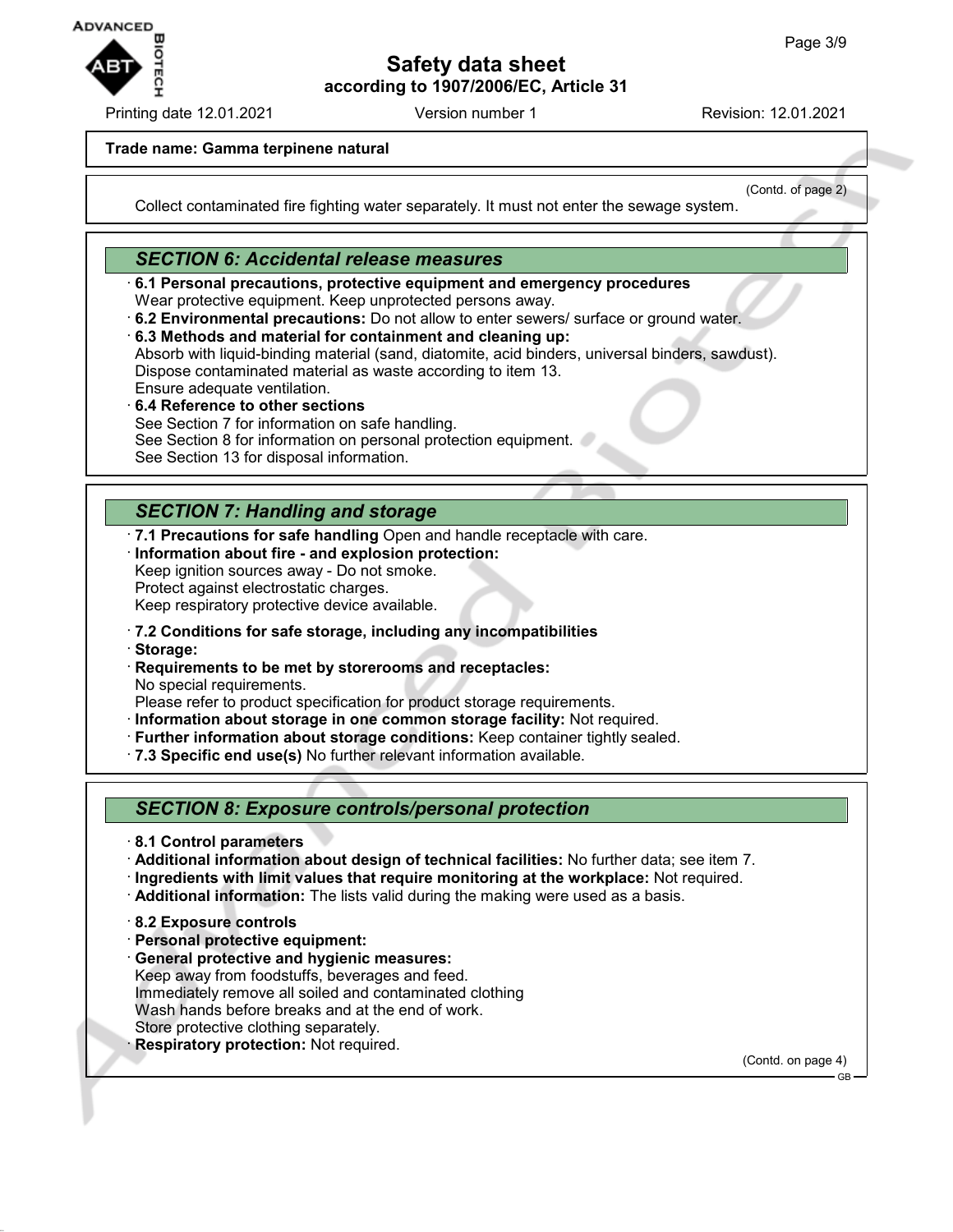

Printing date 12.01.2021 **Version number 1** Revision: 12.01.2021

(Contd. of page 3)

#### **Trade name: Gamma terpinene natural**

· **Protection of hands:**



Protective gloves

The glove material has to be impermeable and resistant to the product/ the substance/ the preparation. Due to missing tests no recommendation to the glove material can be given for the product/ the preparation/ the chemical mixture.

Selection of the glove material should be based on consideration of the penetration times, rates of diffusion and the degradation

#### · **Material of gloves**

The selection of the suitable gloves does not only depend on the material, but also on further marks of quality and varies from manufacturer to manufacturer.

#### · **Penetration time of glove material**

The exact break through time has to be determined by the manufacturer of the protective gloves and has to be observed.

#### · **Eye protection:**



Tightly sealed goggles

| 9.1 Information on basic physical and chemical properties |                                                           |
|-----------------------------------------------------------|-----------------------------------------------------------|
| <b>General Information</b>                                | Molecular Weight: 136.238 g/mol                           |
| · Appearance:                                             |                                                           |
| Form:                                                     | Fluid                                                     |
| Colour:                                                   | According to product specification                        |
| · Odour:                                                  | According to product specification                        |
| Odour threshold:                                          | Not determined.                                           |
| · pH-value:                                               | Not determined.                                           |
| Change in condition                                       |                                                           |
| <b>Melting point/freezing point:</b>                      | Undetermined.                                             |
| Initial boiling point and boiling range: 182 °C           |                                                           |
| · Flash point:                                            | 52 °C                                                     |
| · Flammability (solid, gas):                              | Not applicable.                                           |
| <b>Decomposition temperature:</b>                         | Not determined.                                           |
| · Auto-ignition temperature:                              | Not determined.                                           |
| <b>Explosive properties:</b>                              | Product is not explosive. However, formation of explosive |
|                                                           | air/vapour mixtures are possible.                         |
| <b>Explosion limits:</b>                                  |                                                           |
| Lower:                                                    | Not determined.                                           |
| Upper:                                                    | Not determined.                                           |
| · Vapour pressure:                                        | Not determined.                                           |

GB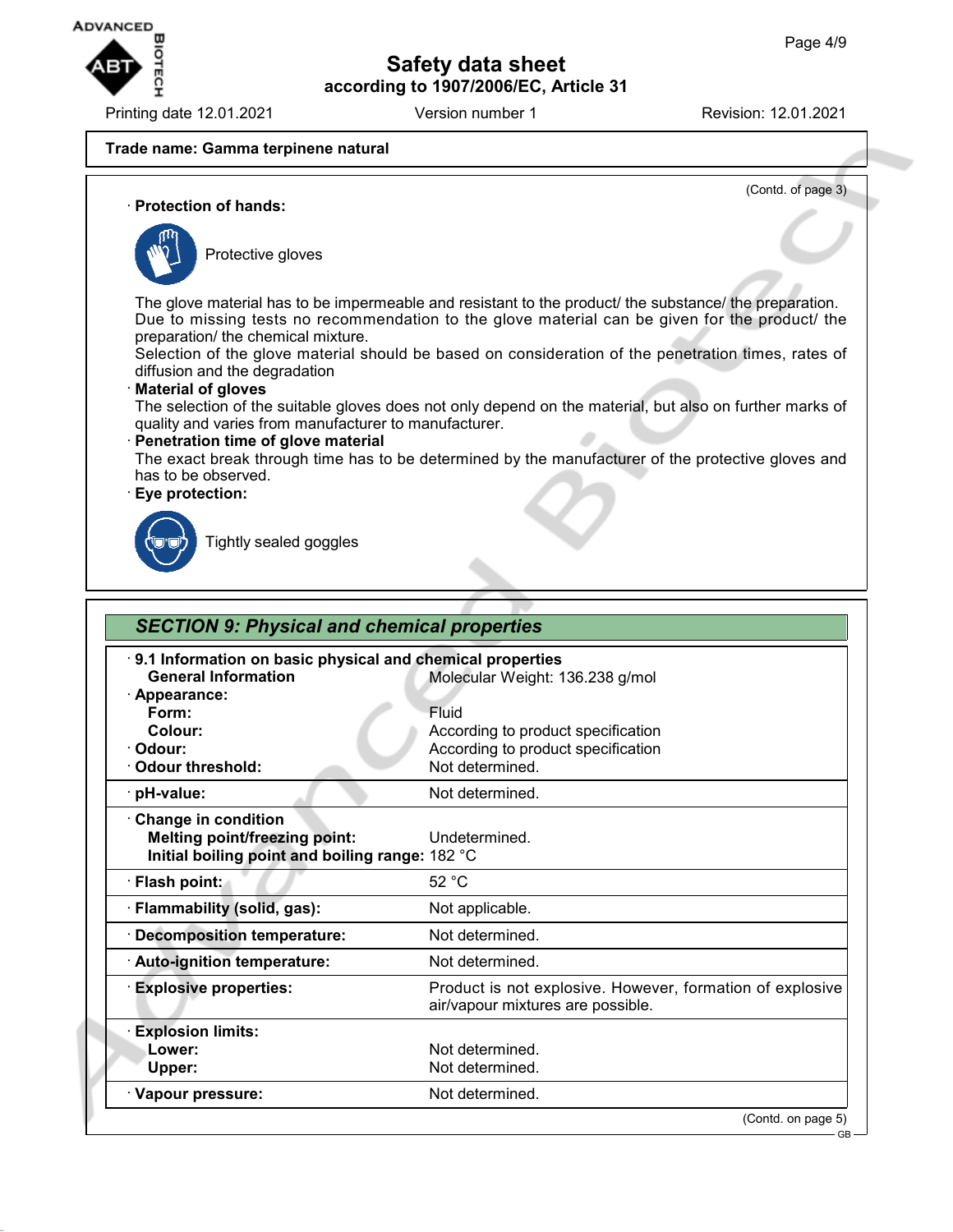

Printing date 12.01.2021 Version number 1 Revision: 12.01.2021

**Trade name: Gamma terpinene natural**

|                                           | (Contd. of page 4)                         |
|-------------------------------------------|--------------------------------------------|
| <b>⋅Density at 20 °C:</b>                 | $0.845$ g/cm <sup>3</sup>                  |
| · Relative density                        | Not determined.                            |
| · Vapour density                          | Not determined.                            |
| <b>Evaporation rate</b>                   | Not determined.                            |
| · Solubility in / Miscibility with        |                                            |
| water:                                    | Not miscible or difficult to mix.          |
| · Partition coefficient: n-octanol/water: | Not determined.                            |
| $\cdot$ Viscosity:                        |                                            |
| Dynamic:                                  | Not determined.                            |
| Kinematic:                                | Not determined.                            |
| VOC (EC)                                  | 0.00%                                      |
| 9.2 Other information                     | No further relevant information available. |

# *SECTION 10: Stability and reactivity*

- · **10.1 Reactivity** No further relevant information available.
- · **10.2 Chemical stability**
- · **Thermal decomposition / conditions to be avoided:**
- No decomposition if used according to specifications.
- · **10.3 Possibility of hazardous reactions** No dangerous reactions known.
- · **10.4 Conditions to avoid** No further relevant information available.
- · **10.5 Incompatible materials:** No further relevant information available.
- · **10.6 Hazardous decomposition products:** No dangerous decomposition products known.

# *SECTION 11: Toxicological information*

- · **11.1 Information on toxicological effects**
- · **Acute toxicity** Based on available data, the classification criteria are not met.

#### · **LD/LC50 values relevant for classification:**

#### **CAS: 99-85-4 gamma-Terpinene**

Oral LD50 3850 mg/kg (ATE) 3650 mg/kg (rat)

Dermal LD50 >5000 mg/kg (rabbit)

#### · **Primary irritant effect:**

- · **Skin corrosion/irritation** Based on available data, the classification criteria are not met.
- · **Serious eye damage/irritation** Based on available data, the classification criteria are not met.
- · **Respiratory or skin sensitisation** Based on available data, the classification criteria are not met.
- · **Additional toxicological information:**
- · **CMR effects (carcinogenity, mutagenicity and toxicity for reproduction)**
- · **Germ cell mutagenicity** Based on available data, the classification criteria are not met.
- · **Carcinogenicity** Based on available data, the classification criteria are not met.
- · **Reproductive toxicity**
- Suspected of damaging fertility or the unborn child.
- · **STOT-single exposure** Based on available data, the classification criteria are not met.
- · **STOT-repeated exposure** Based on available data, the classification criteria are not met.

(Contd. on page 6)

GB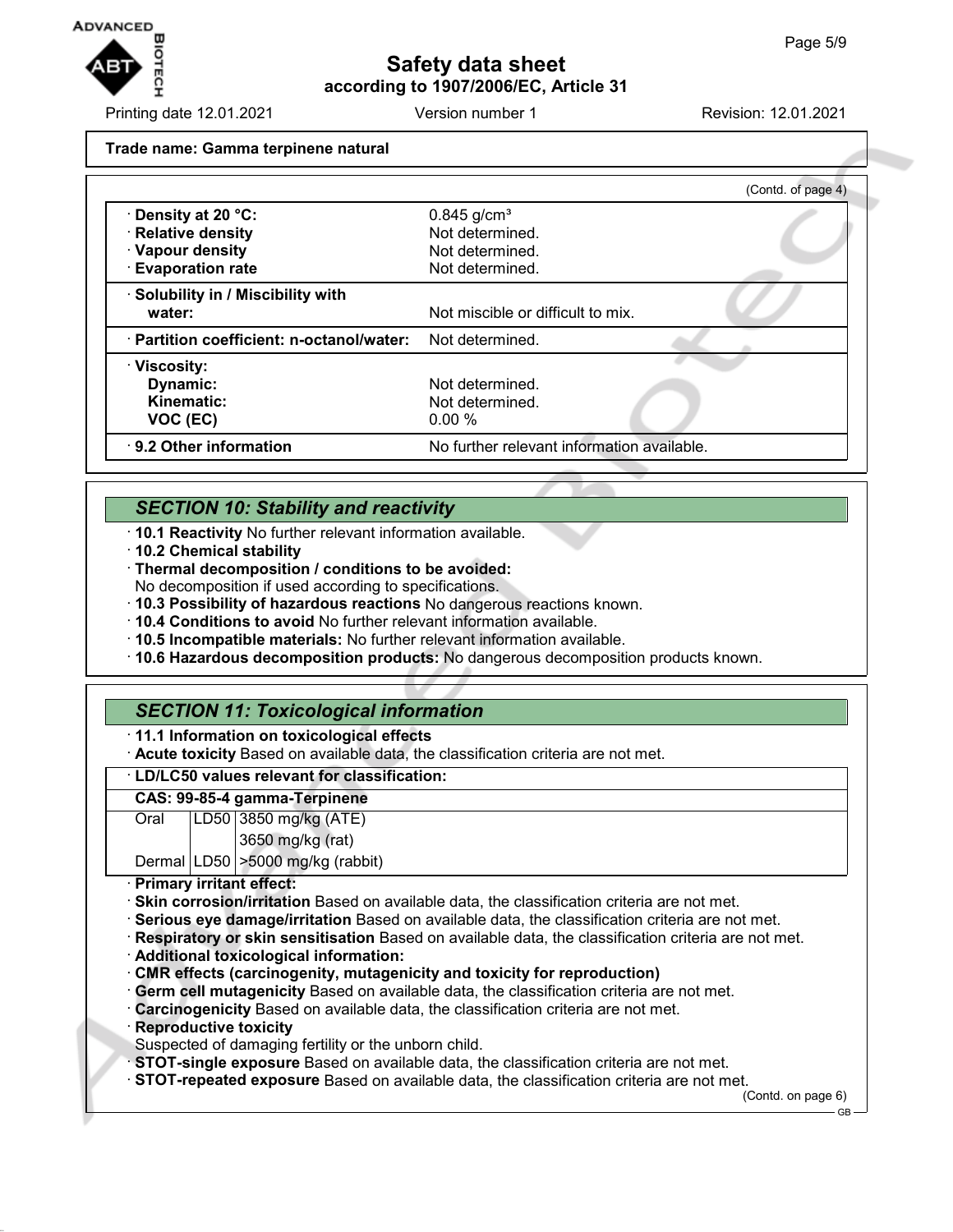

Printing date 12.01.2021 **Version number 1** Revision: 12.01.2021

#### **Trade name: Gamma terpinene natural**

(Contd. of page 5)

· **Aspiration hazard** Based on available data, the classification criteria are not met.

## *SECTION 12: Ecological information*

- · **12.1 Toxicity**
- · **Aquatic toxicity:** No further relevant information available.
- · **12.2 Persistence and degradability** No further relevant information available.
- · **12.3 Bioaccumulative potential** No further relevant information available.
- · **12.4 Mobility in soil** No further relevant information available.
- · **Additional ecological information:**
- · **General notes:**

Water hazard class 3 (German Regulation) (Self-assessment): extremely hazardous for water Do not allow product to reach ground water, water course or sewage system, even in small quantities. Danger to drinking water if even extremely small quantities leak into the ground.

- · **12.5 Results of PBT and vPvB assessment**
- · **PBT:** Not applicable.
- · **vPvB:** Not applicable.
- · **12.6 Other adverse effects** No further relevant information available.

## *SECTION 13: Disposal considerations*

- · **13.1 Waste treatment methods**
- · **Recommendation**

Must not be disposed together with household garbage. Do not allow product to reach sewage system.

- · **Uncleaned packaging:**
- · **Recommendation:** Disposal must be made according to official regulations.

| 14.1 UN-Number                              |                                                                                                |
|---------------------------------------------|------------------------------------------------------------------------------------------------|
| · ADR, IMDG, IATA                           | <b>UN2319</b>                                                                                  |
| 14.2 UN proper shipping name<br>$\cdot$ ADR | 2319 TERPENE HYDROCARBONS, N.O.S.<br>(gamma-Terpinene)<br>TERPENE HYDROCARBONS, N.O.S. (gamma- |
| · IMDG, IATA                                | Terpinene)                                                                                     |
| 14.3 Transport hazard class(es)             |                                                                                                |
| $\cdot$ ADR                                 |                                                                                                |
| <b>Class</b>                                | 3 (F1) Flammable liquids.                                                                      |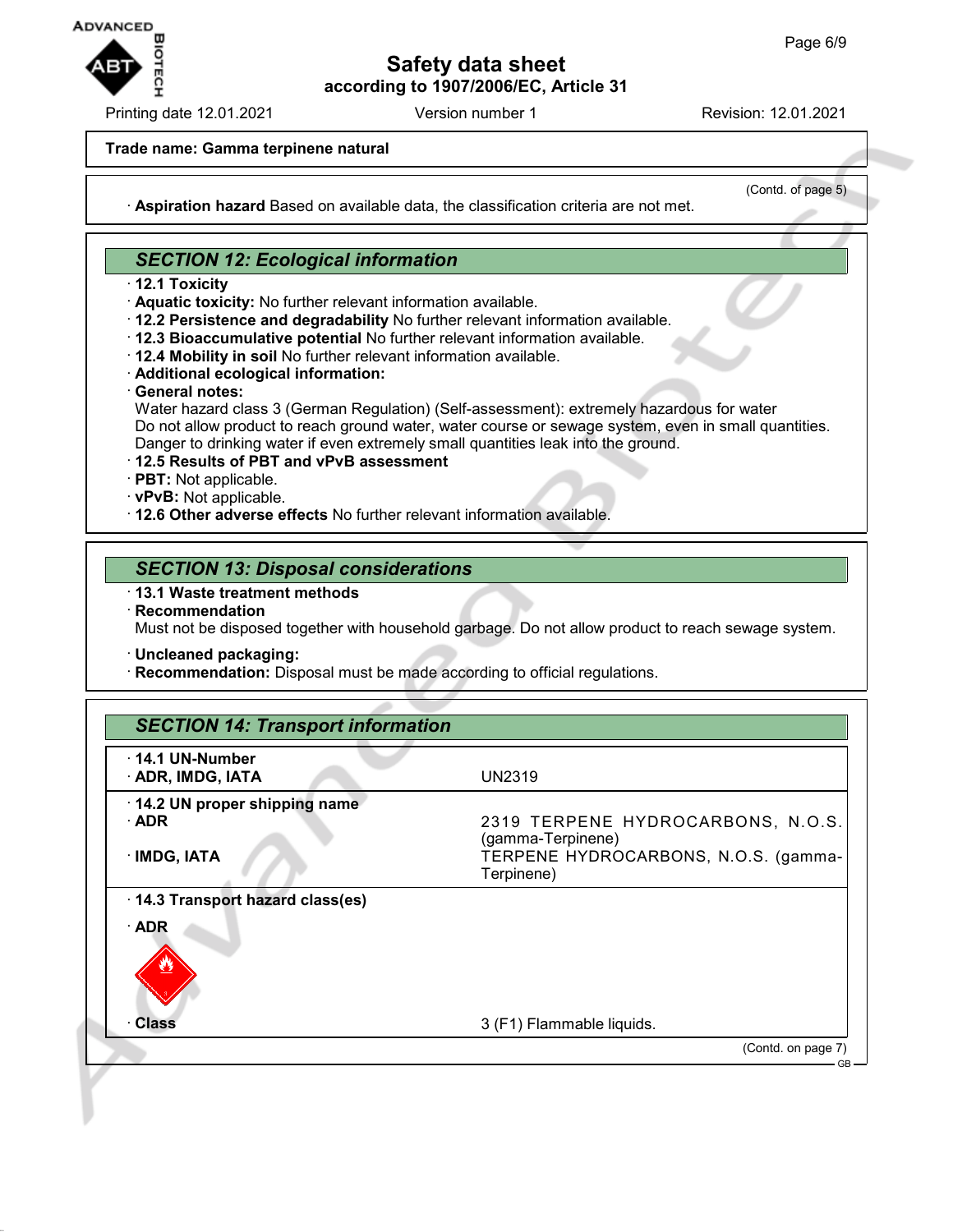

Printing date 12.01.2021 **Version number 1** Revision: 12.01.2021

**Trade name: Gamma terpinene natural** (Contd. of page 6) · **Label** 3 · **IMDG, IATA** · **Class** 3 Flammable liquids. · **Label** 3 · **14.4 Packing group** · **ADR, IMDG, IATA** III · **14.5 Environmental hazards:** · **Marine pollutant:** No · **14.6 Special precautions for user** Warning: Flammable liquids. · **Hazard identification number (Kemler code):** 30  $\cdot$  EMS Number: · **Stowage Category** A · **14.7 Transport in bulk according to Annex II of Marpol and the IBC Code** Not applicable. · **Transport/Additional information:** · **ADR** · **Limited quantities (LQ)** 5L · **Excepted quantities (EQ)** Code: E1 Maximum net quantity per inner packaging: 30 ml Maximum net quantity per outer packaging: 1000 ml · **Transport category** 3 · Tunnel restriction code · **IMDG** · **Limited quantities (LQ)** 5L · **Excepted quantities (EQ)** Code: E1 Maximum net quantity per inner packaging: 30 ml Maximum net quantity per outer packaging: 1000 ml · **UN "Model Regulation":** UN 2319 TERPENE HYDROCARBONS, N.O.S. (GAMMA-TERPINENE), 3, III

# *SECTION 15: Regulatory information*

· **15.1 Safety, health and environmental regulations/legislation specific for the substance or mixture**

· **Labelling according to Regulation (EC) No 1272/2008**

The substance is classified and labelled according to the CLP regulation.

(Contd. on page 8) GB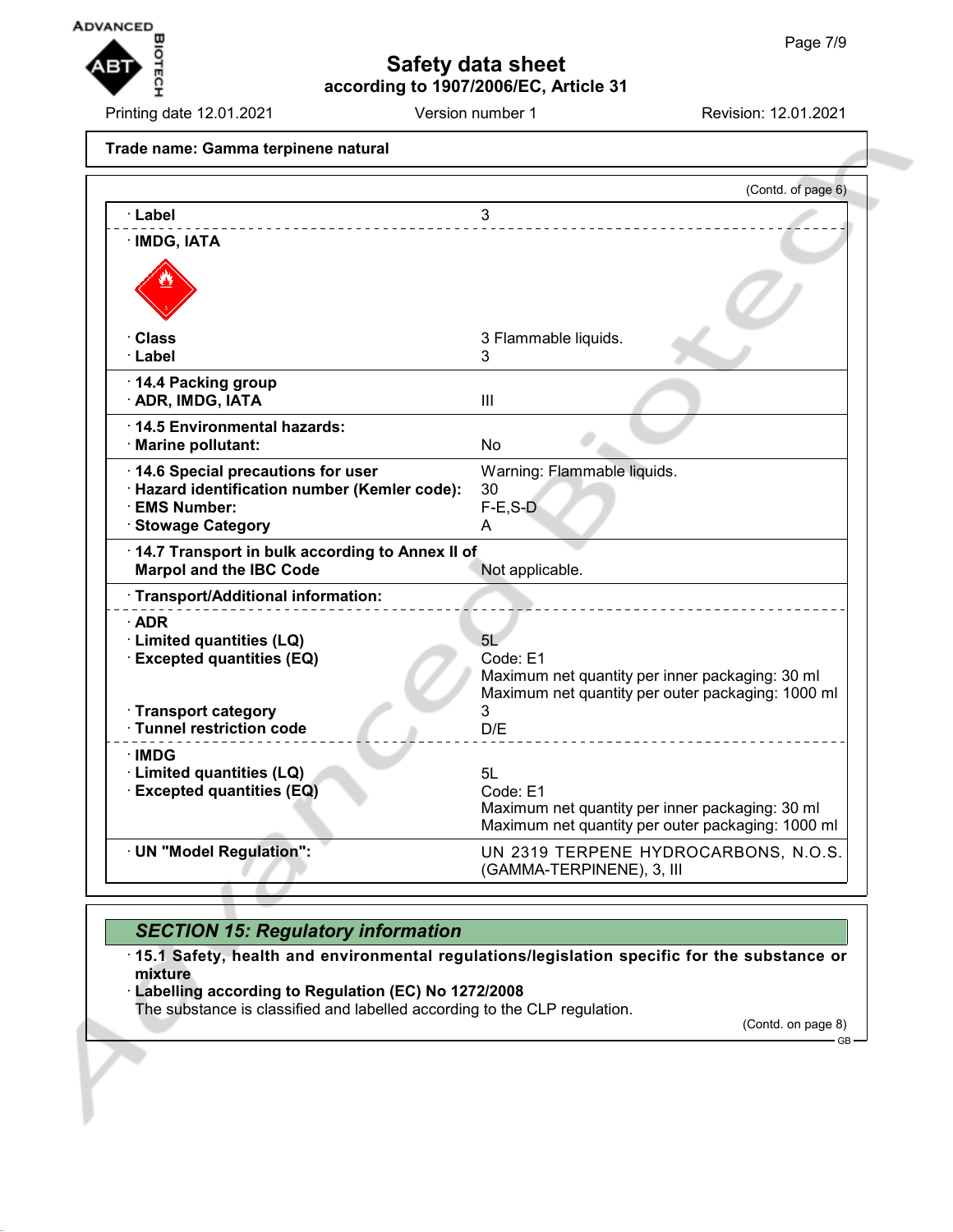

Printing date 12.01.2021 **Version number 1** Revision: 12.01.2021

(Contd. of page 7)

# **Trade name: Gamma terpinene natural** · **Hazard pictograms**

GHS02 GHS08 · **Signal word** Warning · **Hazard-determining components of labelling:** gamma-Terpinene · **Hazard statements** H226 Flammable liquid and vapour. H361 Suspected of damaging fertility or the unborn child. · **Precautionary statements** Keep away from heat, hot surfaces, sparks, open flames and other ignition sources. No smoking. P241 Use explosion-proof [electrical/ventilating/lighting] equipment.<br>P280 Wear protective gloves/protective clothing/eye protection/face Wear protective gloves/protective clothing/eye protection/face protection. P303+P361+P353 IF ON SKIN (or hair): Take off immediately all contaminated clothing. Rinse skin with water [or shower]. P405 Store locked up.<br>P501 Dispose of conte Dispose of contents/container in accordance with local/regional/national/international regulations. · **Directive 2012/18/EU** · **Named dangerous substances - ANNEX I** Substance is not listed. · **Seveso category** P5c FLAMMABLE LIQUIDS · **Qualifying quantity (tonnes) for the application of lower-tier requirements** 5000 t · **Qualifying quantity (tonnes) for the application of upper-tier requirements** 50000 t · **REGULATION (EC) No 1907/2006 ANNEX XVII** Conditions of restriction: 3 · **DIRECTIVE 2011/65/EU on the restriction of the use of certain hazardous substances in electrical and electronic equipment – Annex II**

Substance is not listed.

· **15.2 Chemical safety assessment:** A Chemical Safety Assessment has not been carried out.

| <b>SECTION 16: Other information</b>                                                                                                                                                                                                                                                                                                                                                                                                                                                                                                                                                                                                                                                                                                                                                                |
|-----------------------------------------------------------------------------------------------------------------------------------------------------------------------------------------------------------------------------------------------------------------------------------------------------------------------------------------------------------------------------------------------------------------------------------------------------------------------------------------------------------------------------------------------------------------------------------------------------------------------------------------------------------------------------------------------------------------------------------------------------------------------------------------------------|
| This information is based on our present knowledge. However, this shall not constitute a guarantee for<br>any specific product features and shall not establish a legally valid contractual relationship.                                                                                                                                                                                                                                                                                                                                                                                                                                                                                                                                                                                           |
| <b>Department issuing SDS: Product safety department</b><br>· Contact:<br><b>Product Safety Department</b><br>productsafety@adv-bio.com<br>· Abbreviations and acronyms:<br>ADR: Accord relatif au transport international des marchandises dangereuses par route (European Agreement Concerning the<br>International Carriage of Dangerous Goods by Road)<br>IMDG: International Maritime Code for Dangerous Goods<br>IATA: International Air Transport Association<br>GHS: Globally Harmonised System of Classification and Labelling of Chemicals<br>EINECS: European Inventory of Existing Commercial Chemical Substances<br>CAS: Chemical Abstracts Service (division of the American Chemical Society)<br>VOC: Volatile Organic Compounds (USA, EU)<br>LC50: Lethal concentration, 50 percent |
| (Contd. on page 9)                                                                                                                                                                                                                                                                                                                                                                                                                                                                                                                                                                                                                                                                                                                                                                                  |